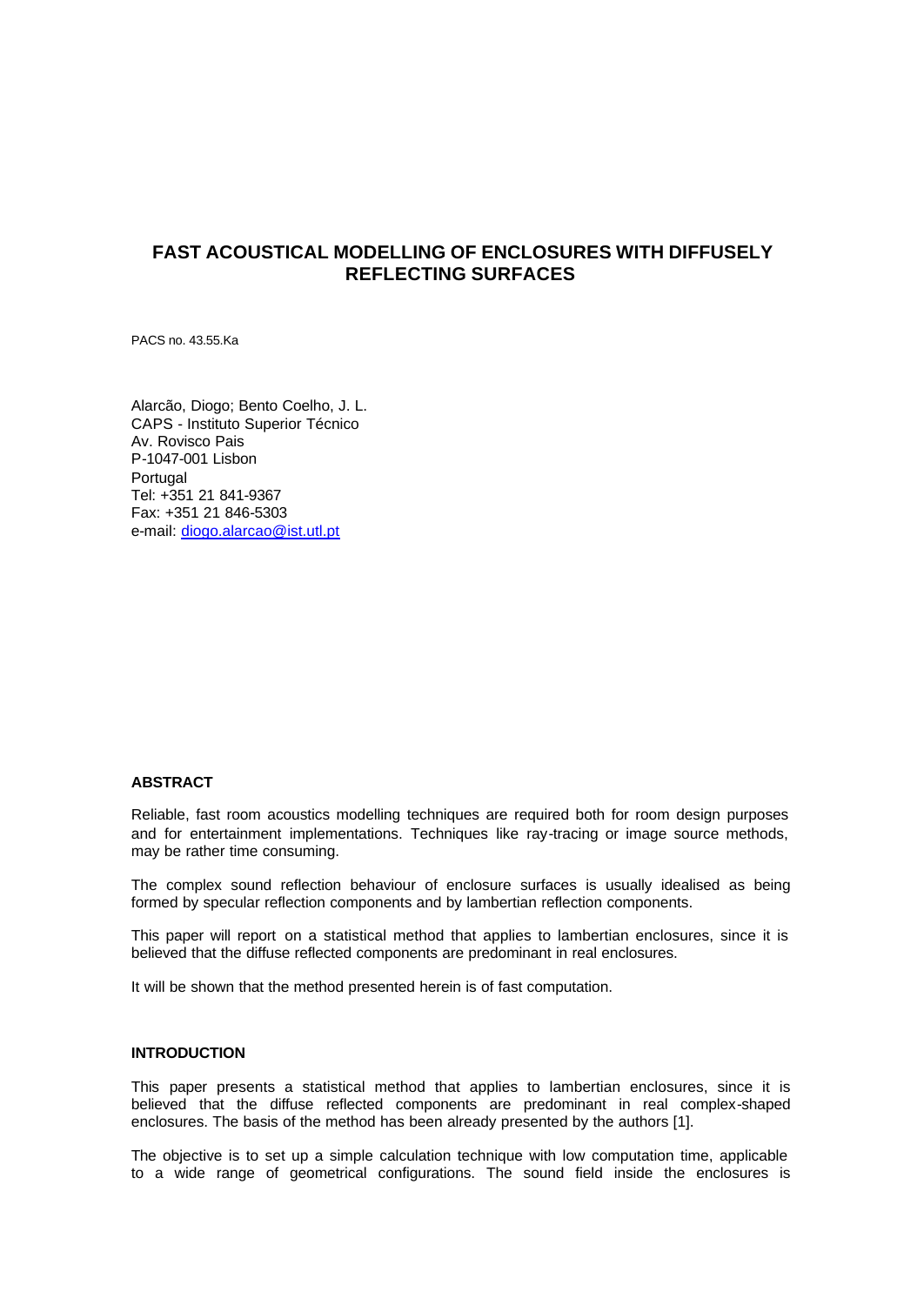considered to be formed by a large number of sound particles, that are radiated from one, or several, sources. The evolution of the energy densities over the enclosure surfaces is determined by an equation of motion that considers the transition amplitudes, when the sound particles change their location inside the enclosure. Physical phenomena such as sound absorption in the air and absorption at the boundaries are included.

### **THEORY**

In the following work, it will be considered that the sound energy inside an enclosure *S*, of arbitrary shape, is carried by point particles of sound that are emitted from acoustic sources.

*B(s,* 0*)* will be defined as the sound energy density, per unit time and per unit area, at point *R*, located over the surface of the enclosure, and given by the position vector *s* at the initial time *t =*  0, with the normalization condition that:

$$
\iint\limits_{S} B(s, 0) ds = P \tag{1}
$$

where **P** is the total acoustic power inside the enclosure at  $t = 0$ . Therefore,  $B(\mathbf{s}, 0)$  dS yields the sound energy over an infinitesimal surface element *dS*, with position vector *s*, at the initial time  $t = 0$ .

The evolution of this energy density, representing a large number of sound particles, can be determined using the statistical physics' master equation, as described in detail in [1]:

$$
B(s, t) = \iint_{S} \ldots \iint_{S} B(s_1, 0) W_{dt}^{0}(s_1 \to s_2) (1 - a(s_1)) e^{-m|s_1 - s_2|} W_{dt}^{0}(s_2 \to s_3) (1 - a(s_2)) e^{-m|s_2 - s_3|} \ldots
$$
  
\n
$$
W_{dt_n}^{d_{t_{n-1}}}(s_n \to s) (1 - a(s_n)) e^{-m|s_n - s|} ds_1 ds_2 \ldots ds_n
$$
\n(2)

where  $W_{dt_n-1}^{dt_{n-1}}(\mathbf{s_1} \to \mathbf{s_2})$  means the amplitude density per unit time that the transition of energy from position  $s_1$  to position  $s_2$  occurs during the time  $\sum_{n=1}^{n-1}$ = 1 1 *n*  $\sum_{k=1}^{n-1} dt_k$  and  $\sum_{k=1}^{n}$  $\sum_{k=1}$  dt<sub>k</sub> , and where the factor *m* stands for the air absorption coefficient [2]:

$$
m = 5.5 \times 10^{-4} \frac{50}{h} \left(\frac{f}{1000}\right)^{1.7}
$$
 (3)

for the sound frequency *f* and a relative humidity *h*.

The product of the transition amplitudes in equation (2) means that successive transitions are considered as independent, depending only on the immediate previous transition, which is the case for Markov processes as described by the master equation.

The time-dependent amplitude transition densities  $W_{dt_n-1}^{d t_{n-1}}(s_i \rightarrow s_j)$  can be defined from timeindependent amplitude transition densities  $T(s_i \rightarrow s_j)$  through formal separation of variables [3]:

$$
B(s, t) = \iint_{S} \dots \iint_{S} B(s_1, 0) T(s_1 \to s_2) d\left(dt \ge \frac{\|s_1 - s_2\|}{\nu}\right) r(s_1, s_2) \times
$$
  

$$
T(s_2 \to s_3) d\left(dt_2 \ge \frac{\|s_2 - s_3\|}{\nu}\right) r(s_2, s_3)
$$
  

$$
\dots T(s_n \to s) d\left(dt_n \ge \frac{\|s_n - s\|}{\nu}\right) r(s_n, s_n) ds_1 ds_2 \dots ds_n
$$
 (4)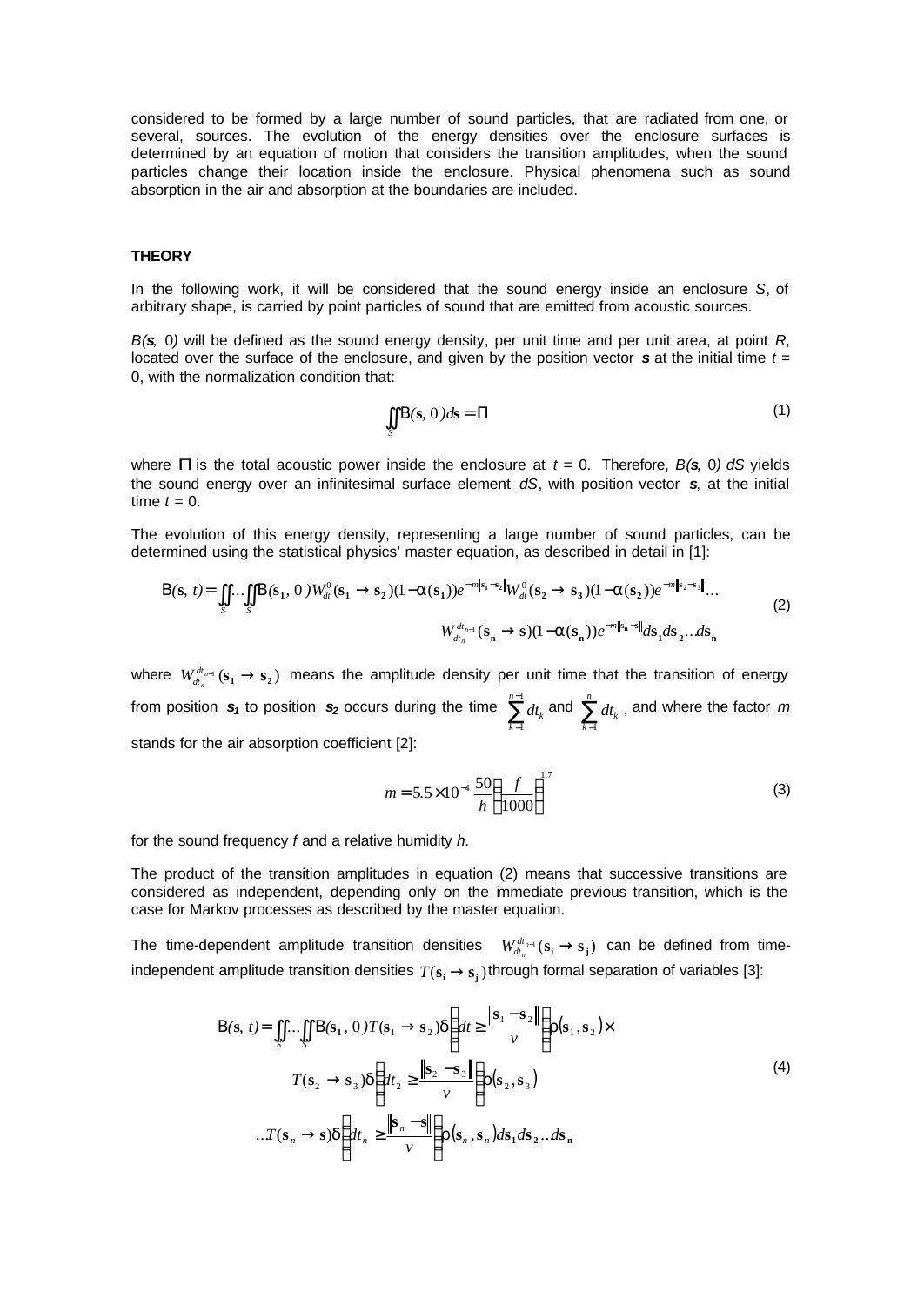where the Boolean function **d** is defined as:

$$
\mathbf{d}(True) = 1 \tag{5}
$$

$$
\mathbf{d}(False) = 0 \tag{6}
$$

and  $\boldsymbol{r}(\mathbf{s}_i, \mathbf{s}_j) = (1-\boldsymbol{a}(\mathbf{s}_i))e^{-m\|\mathbf{s}_i-\mathbf{s}_j\|}$  $\bf{r}$ ( $\bf{s}_i$ , $\bf{s}_j$ ) = (1–*a*( $\bf{s}_i$ )) $e^{-m|\bf{s}_i-}$ 

For lambertian enclosures [4]:

$$
T(\mathbf{s}_i \rightarrow \mathbf{s}_j) = \frac{\cos \mathbf{J}_i \cos \mathbf{J}_j}{\mathbf{p} \|\mathbf{s}_i - \mathbf{s}_j\|^2}
$$
 (6)

where  $J_i$  is the angle between  $s_i$  –  $s_j$  and the enclosure's normal at point  $s_i$ , and  $J_j$  is the angle between *si* **–** *sj* and the normal at point *s<sup>j</sup>* **.** *v* is the velocity of sound.

# Kuttruff's Integral Equation

Kuttruff's Integral Equation can be obtained from the Markovian master equation, as will be shown next.

The non-trivial solution of equation (4) can only be obtained if the delta functions do not force the integrals being all equal zero. Therefore, this condition can be written as:

$$
dt = \frac{\left|\mathbf{s}_1 - \mathbf{s}_2\right|}{\nu}; dt_2 = \frac{\left|\left|\mathbf{s}_2 - \mathbf{s}_3\right|\right|}{\nu}; \cdots; dt_n = \frac{\left|\mathbf{s}_n - \mathbf{s}\right|}{\nu}
$$
  
\n
$$
t = \sum_{k=1}^n dt_k = \frac{\left|\left|\mathbf{s}_1 - \mathbf{s}_2\right|\right| + \left|\left|\mathbf{s}_2 - \mathbf{s}_3\right|\right| + \cdots + \left|\left|\mathbf{s}_n - \mathbf{s}\right|\right|}{\nu} = \frac{R_{TOT}}{\nu}
$$
 (7)

where  $R_{TOT}$  is the total length travelled by the sound particles. Equation (4) thus becomes:

$$
\mathbf{B}(\mathbf{s}, t) = \iint_{S} \dots \iint_{S} \mathbf{B}(\mathbf{s}_{1}, t - \frac{R_{TOT}}{v}) T(\mathbf{s}_{1} \rightarrow \mathbf{s}_{2}) \mathbf{r}(\mathbf{s}_{1}, \mathbf{s}_{2}) T(\mathbf{s}_{2} \rightarrow \mathbf{s}_{3}) \mathbf{r}(\mathbf{s}_{2}, \mathbf{s}_{3})
$$
  

$$
\dots T(\mathbf{s}_{n} \rightarrow \mathbf{s}) \mathbf{r}(\mathbf{s}_{n}, \mathbf{s}_{n}) d\mathbf{s}_{1} d\mathbf{s}_{2} \dots d\mathbf{s}_{n}
$$
 (8)

which is identical to Kuttruff's time-dependent integral equation [5] applied successively to several reflections.

# Homogeneous Markov Chain of First Order

If the transition time intervals are assumed to be equal, i.e.  $dt = dt_1 = dt_n = t$ , where t is a reference time interval, then:

$$
t = k \times dt = kt \tag{9}
$$

If, additionally, it is assumed that the distances  $\|\mathbf{s}_i - \mathbf{s}_j\|$  can be approximately given by  $I = vt$ , then equation (4) can be written as:

$$
B(s, kt) = \iint_{S} \iint_{S} B(s_1, 0) T(s_1 \to s_2) r(s_1, s_2) T(s_2 \to s_3) r(s_2, s_3)
$$
  

$$
\iint_{R} T^{s} = \iint_{R} \iint_{S} T(s_1, 0) T(s_1 \to s_2) r(s_1, s_2) T(s_2 \to s_3) r(s_2, s_3)
$$
  

$$
\iint_{R} S_s
$$
 (10)

that can be rewritten in operator form as follows: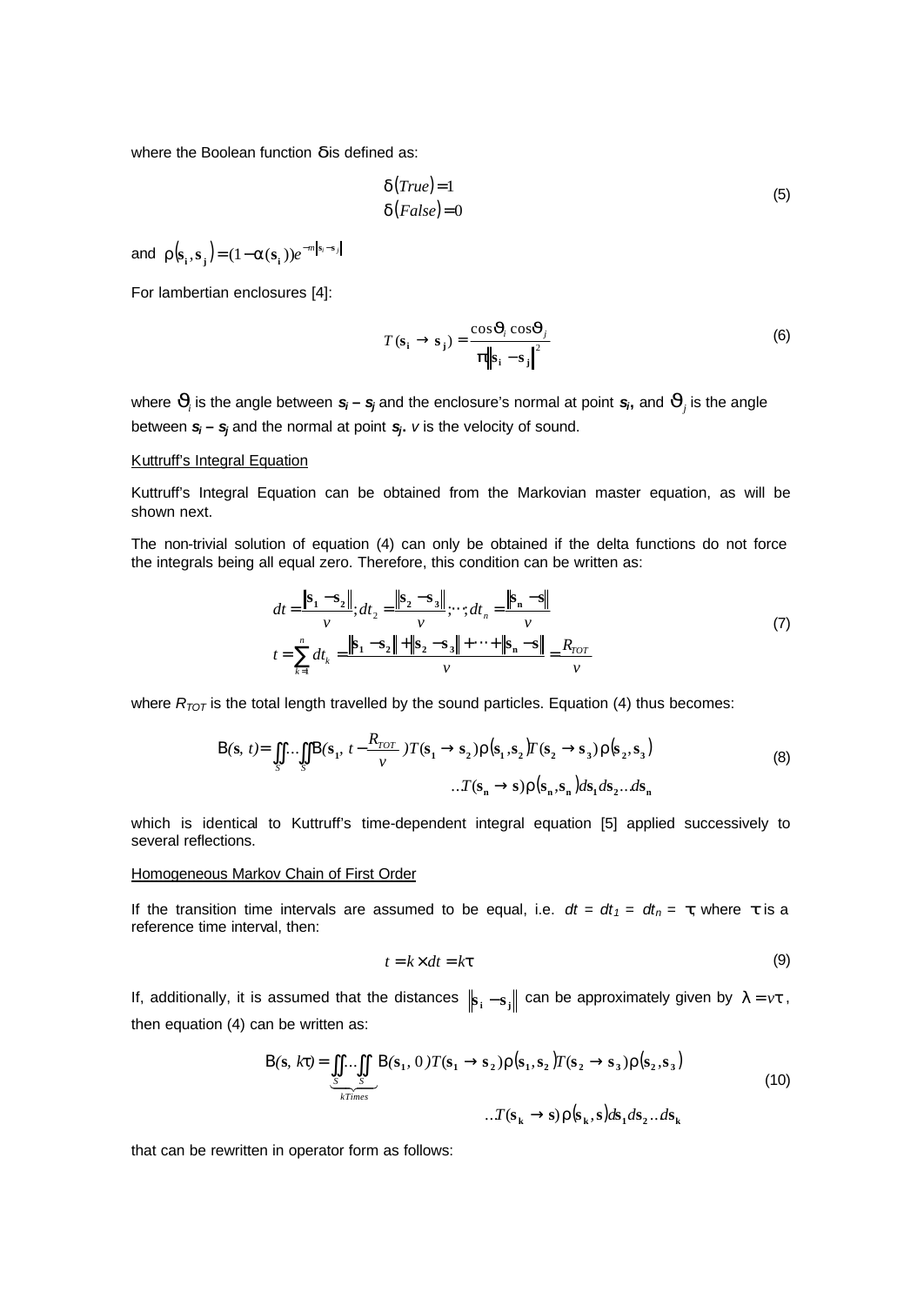$$
\boldsymbol{B}\mathbf{s}, k\,\boldsymbol{t}=\Theta^k\,\boldsymbol{B}\mathbf{s},\,0\tag{11}
$$

where one can introduce the integral operator *Q* with kernel *K* defined through the application:

$$
\Theta: B \mapsto \iint_{S} B(\mathbf{s}_1, 0) T(\mathbf{s}_1 \to \mathbf{s}) \mathbf{r}(\mathbf{s}_1, \mathbf{s}) d\mathbf{s}_1
$$
  
\n
$$
\Theta: B \mapsto \iint_{S} B(\mathbf{s}_1, 0) K(\mathbf{s}_1, \mathbf{s}) d\mathbf{s}_1
$$
  
\n
$$
K(\mathbf{s}_1, \mathbf{s}) = T(\mathbf{s}_1 \to \mathbf{s}) \mathbf{r}(\mathbf{s}_1, \mathbf{s})
$$
\n(12)

Equation (11) together with the assumption (9) represents a homogeneous Markov chain of first order for the time evolution of the energy density *B*.

If we consider the steady-state situation, then it is necessary to sum all the contributions of all sound particles undergoing an infinite number of reflections, thus obtaining a Neumann series:

$$
\mathbf{B}(\mathbf{s}) = \sum_{k=0}^{\infty} \Theta^k \, \mathbf{B}(\mathbf{s}, \, 0 \,)
$$

Due to the property that the norm of the operator *Q* is always less than 1 [3], the theorem of Banach of the inverse operator [6] states that there exists an inverse operator, also bounded, and therefore:

$$
B(s) = \sum_{k=0}^{\infty} \Theta^{k} B(s, 0) = [I - \Theta]^{-1} B(s, 0)
$$
 (14)

where *I* is the identity operator.

The equations for the energy density *B* can be discretized by assuming that the entire surface *S* is divided into  $M$  homogeneous and finite surfaces  $S_j$  over which the energy density is constant. In this case, the above multiple surface integrals in equation (10) are converted into *M* sums:

$$
\mathbf{B}(S_j, k\mathbf{t}) = \frac{1}{S_j} \sum_{a=1}^{M} \dots \sum_{ak=1}^{M} \mathbf{B}(S_{a1}, 0) F(S_{a1} \to S_{a2}) \mathbf{r}(S_{a1}, S_{a2}) F(S_{a2} \to S_{a3}) \mathbf{r}(S_{a2}, S_{a3})
$$
\n
$$
\dots F(S_{ak} \to S_j) \mathbf{r}(S_{ak}, S_j)
$$
\n(15)

where the form factors *F* have been introduced:

$$
F(S_i \to S_j) = F_{ij} = \iint_{S_i S_j} \frac{\cos J_i \cos J_j}{\left| \mathbf{p} \right| \left| \mathbf{s}_i - \mathbf{s}_j \right|} d\mathbf{s}_i ds_j \tag{16}
$$

and where  $r(S_i, S_j)$ =  $r_{ij}$  = (1- $a(S_i)$ ) $e^{-mD(S_i, S_j)}$  and D refers to the mean distance between surface *Si* and surface *S<sup>j</sup>* . In this case, the integral operator *Q* is converted into:

$$
\Xi: B \mapsto \sum_{i=1}^{M} B(S_i, 0) F_{ij} \mathbf{r}_{ij} = \sum_{i=1}^{M} B(S_i, 0) \Xi_{ij}
$$
 (17)

and the equation for the evolution of the energy density can be written in matrix form:

$$
\left[\mathbf{B}\right]_{(kt)} = \left[\Xi\right]^k \left[\mathbf{B}\right]_{(0)}\tag{18}
$$

which represents a discrete homogeneous Markov chain of first order [7]. [B]<sub>(kt)</sub> represents a Mdimensional column vector with entries

$$
\boldsymbol{B}_{j,k} = \boldsymbol{B}(S_j, k\boldsymbol{t})\tag{19}
$$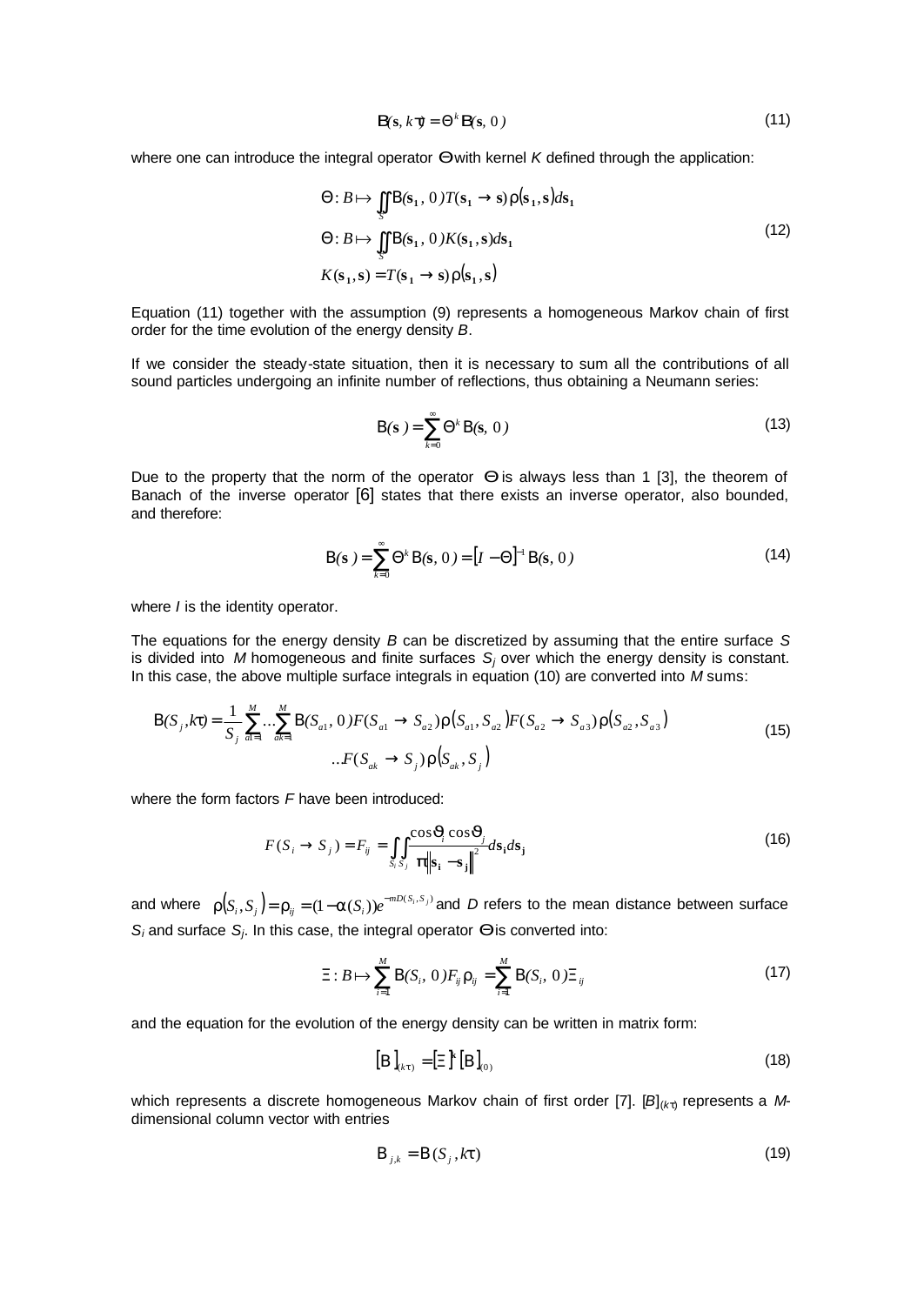which define the energy density over  $S_j$  at time  $k$ *t*.  $[B]_{(0)}$  is a *M*-dimensional column vector, called the starting vector:

$$
[\boldsymbol{B}]_{(0)} = [\boldsymbol{B}_{1,0}, \boldsymbol{B}_{2,0}, \boldsymbol{B}_{3,0}, \dots, \boldsymbol{B}_{M,0}]
$$
\n(20)

whose entries represent the initial acoustical energy densities (or sound particle density distribution) over the various surfaces of the enclosure at *t*=0.  $[\Xi]^k$  represents the  $k^{th}$  matrix power of the  $M \times M$  matrix X whose entries are defined by (17).

The starting vector [B]<sub>(0)</sub> can be obtained by considering spherical waves radiated from *N* omnidirectional sound sources.

For the reference time, *t*, the classical mean transition time can be chosen [8]:

$$
t = \frac{4V}{vS} \tag{21}
$$

where *V* is the total volume of the enclosure.

The steady-state intensity of the sound at the receiving point *s<sup>r</sup>* can be calculated admitting lambertian radiation from the walls. The total steady-state mean value, I<sub>n</sub> can then be given by [1]:

$$
I_r(\mathbf{s_r}) = \sum_{j=1}^{M} \sum_{k=0}^{\infty} I_j^k(\mathbf{s_r})
$$
  
= 
$$
\sum_{j=1}^{M} \sum_{k=0}^{\infty} \frac{\mathbf{B}_{j,k} \Omega_j \times (1 - \mathbf{a}_j)}{\mathbf{p}}
$$
 (22)

The energy decay can be determined by considering the various *k* transitions over a time interval *kt* [1]:

$$
I_r(kt) = \sum_{j=1}^n \frac{\boldsymbol{P}_{j,k} \Omega_j \left(1 - \boldsymbol{a}_j\right)}{\boldsymbol{p}}
$$
\n(23)

# **REFERENCES**

ACUSTICA

25 1971

[1] J. L. Bento Coelho, D. Alarcão, A. M. Almeida, T. Abreu, N. Fonseca Room acoustics design by a sound energy transition approach ACUSTICA/Acta Acustica 86 (6) 2000 903-910 [2] L.E. Kinsler, A. R. Frey, A. B. Coppens, J. Sanders Fundamentals of Acoustics John Wiley & Sons New York 1982 [3] D. Alarcão, J. L. Bento Coelho Lambertian enclosures – A first step towards fast room acoustics simulation J. Building Acoustics To be published [4] H. Kuttruff Simulierte Nachhallkurven in Rechteckräumen mit diffusem Schallfeld